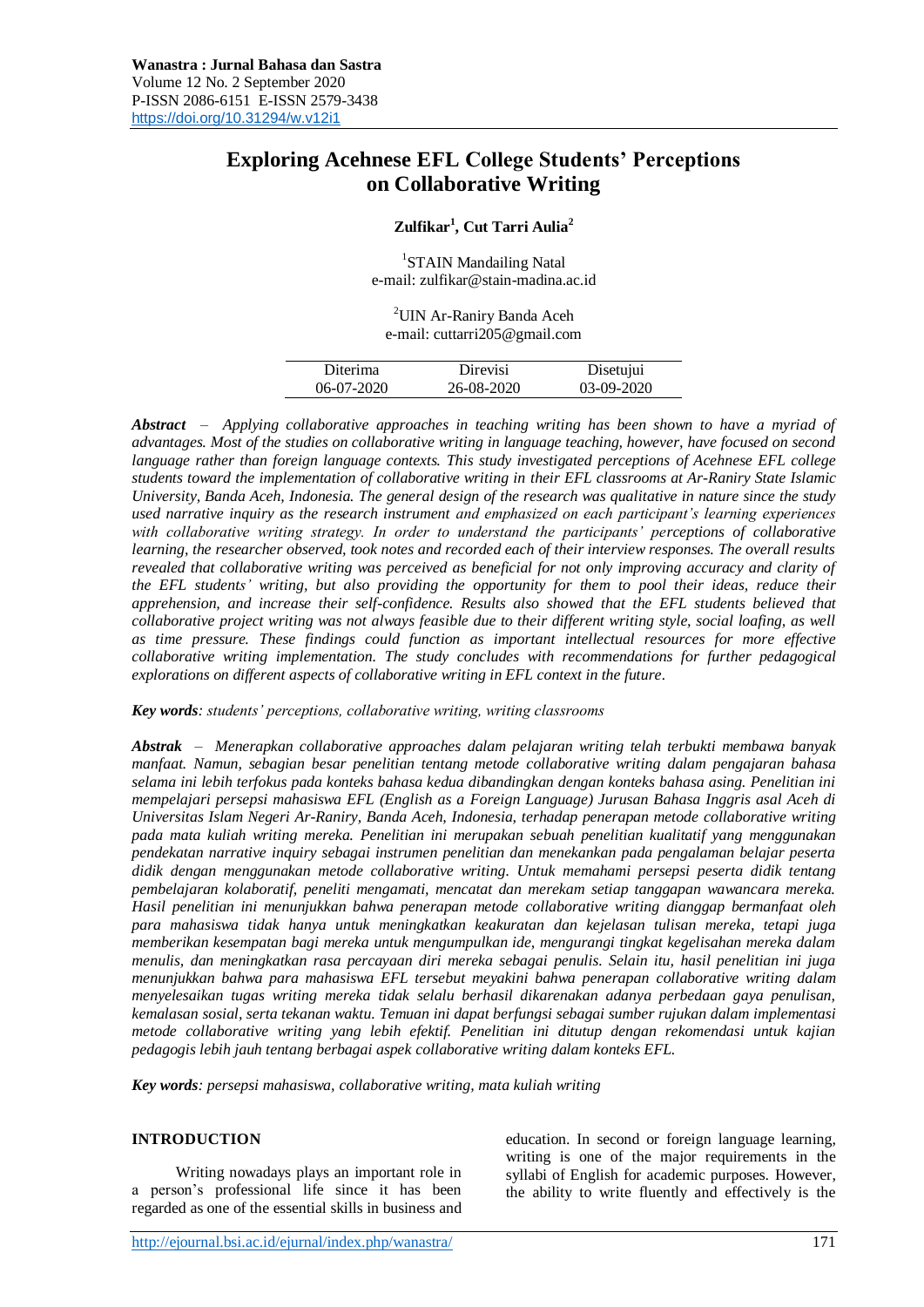most challenging skill to learn for most English language learners. Undoubtedly, writing is a complicated process through which ideas are created and expressed. Learning to write in a foreign language is even harder and it may take a considerable amount of time and effort to do so efficiently. Since composing an accurate and fluent paragraph has been considered as one of the most important communicative skills in English language teaching and is by no means an easy task for EFL learners, English writing instruction plays a quite prominent role in foreign language education (Javadi-Safa, 2018) and thus research on the field of writing has been gaining popularity (Dar & Khan, 2020; Haider, 2012).

Over time, the interest in a more communicative approach to language teaching has resulted in the growth of pair work in second language contexts (Taylor & Wigglesworth, 2009). From a pedagogical perspective, pair and small group work has been emphasized for the multiple advantages it confers. Pair work provides language learners with opportunities to interact in collaborative situations, in which two or more learners do activities together in certain tasks. However, in order for a collaborative learning to take place, the learners should be more or less at the same level of proficiency (Biria & Jafari, 2013), together attempting to build and maintain a shared conception of a problem. It has been said that students can learn best in a more learner-centered, collaborative learning context compared with individualistic and competitive learning settings (Osman et al., 2011). Learners who work collaboratively were able to assist each other to stretch their linguistic abilities (Ibrahim et al., 2015; Sousa et al., 2019; Yavuz & Arslan, 2018). They participate actively in a collaborative learning context and construct their linguistic knowledge through interacting with other learners.

The underlying premise of collaborative writing is Vygotsky's sociocultural theory (Storch, 2013), which considers learning as a social process and maintains that learning occurs as a result of interaction among humans in social milieu. Nykopp et al. (2019) defined collaborative writing as "a learning task in which students in small groups construct and write a text together" (p. 537). The product of this shared document is commonly referred to as scaffolding. Many researchers have shown that scaffolding occurs in a group work where the role of the expert is shared with other learners. Scaffolding activities in classrooms enable the students to discuss ideas, mechanics, word choice, grammatical form, and by discussing all these elements, they develop a language to talk about writing. The collaborative writing process is thus referred to as a collective scaffolding (Li  $\&$ Swanson, 2014).

Having its origin from the collaborative learning, collaborative writing has become an important component of a writing classroom, and its importance and benefits have become undeniable. Collaboration allows for productive feedback and critique, increases productivity and saves time, ensures overall writing effectiveness, and accelerates decision-making time (Brown & Kolin, 2017). Doing tasks through collaborative writing not only helps the students achieve a designated task, but also encourages them to communicate more meaningfully (Storch, 2013). In collaborative writing activities, learners mutually scaffold each other to find how to best express their intended meaning by giving and receiving assistance as they interact with each other while working towards the common task goal. They also contribute by pooling their knowledge and resources for joint decision making and problem solving (Wismath & Orr, 2015). Also, through collaborative writing, traditional teaching classroom is shifted from teacher-centered into student-centered classroom (Ghufron & Ermawati, 2018; Zhou et al., 2019). Students take their new role as active learners, while the teacher's plays the role of an expert mentor. The learners are the center of the classroom and the knowledge seekers. They are responsible for their learning, collaborate in achieving certain tasks while tutoring and consulting one another, and learn to work as a team. There is student-student interaction in problem-solving assignment, and thus learning takes place. As a result, student-centered classroom can create a community of learners where they share experiences, support each other and learn from each other. The teacher's roles in a student-centered classroom are to manage collaborative activities, monitor the students' groups, make sure that each group is doing their tasks, create writing assignments, and assess students' work. This change of roles can shift the classroom from traditional way of teaching to more modern teaching style. Learners may be better teachers for their peers. In other words, collaborative writing changes the dynamics of the classroom where the teachers used to be the source of knowledge and the learners are passively receiving the knowledge with little chance to work together. Furthermore, collaboration in ESL writing may foster language accuracy as well as a sense of confidence (Young et al., 2018). However, as precollaborative activities, learners should be made aware of the importance of mutual interactions and taking complementary roles as they plan, generate and exchange ideas and views with their peers. In other words, learners are expected to listen to each other in order to obtain different perspectives and to discover alternative ways of thinking.

Integrating collaborative approaches in ESL writing class allows the students not only to achieve their task collaboratively, but also to have an opportunity to communicate, discuss about the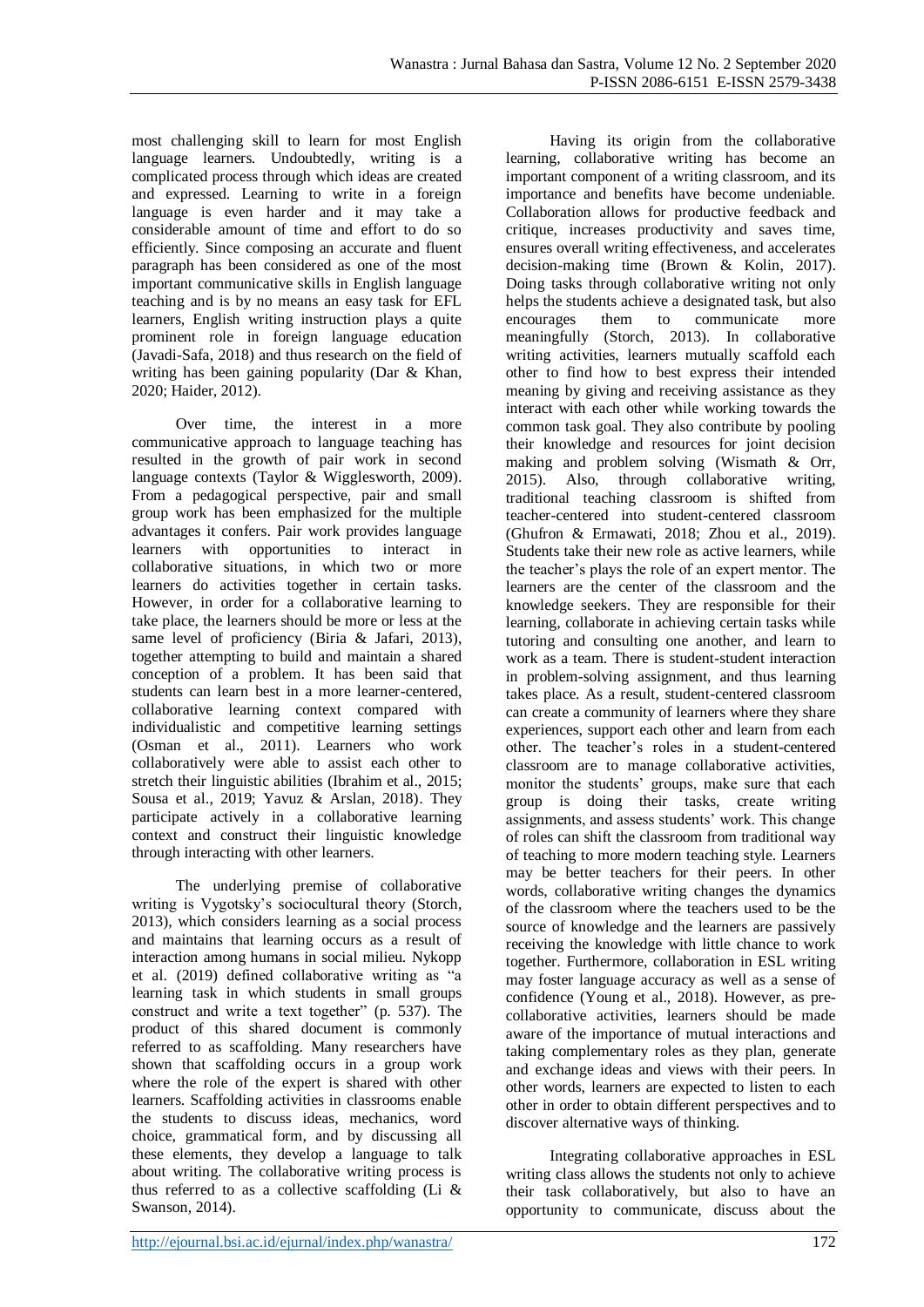writing strategies as well as scaffold one another (Storch, 2011). There are some individual differences among the students. Some of them know more about writing than others. For example, some students cannot write well, but they can suggest good topics. Some others cannot bring up good ideas or examples, but they can write well. Some may be better than others at organization, sentence structure and writing mechanics. Others are better in sense of audience and writing purpose. In this case, collaborative writing gives the students a chance to contribute their strength to others. Learners are different in their language proficiency, background experiences, knowledge and the likes, and by writing collaboratively, they tutor, learn, and transform knowledge from each other (Fung, 2010). Mutual sharing of ideas among the learners and contributing of different writing styles may allow the learners to produce accurate and rich context. Such a pooling of students' different abilities can lead to co-construct knowledge and improve their writing skills more than what they could achieve individually. Khatib & Meihami (2015) also expands on the benefits of collaborative writing in her writing on collaborative dialogue and language. She defines collaborative dialogue as the talk that emerges when learners engage in a problem-solving activity during collaborative writing. During collaborative writing activities, learners use language in more meaningful way. They try their best to express their intended meaning to their peers. Therefore, not only does collaborative writing have the students collaborate in writing and share knowledge, but they also use their target language to talk about writing which, without any doubt, will help them improve their target language.

A number of studies on collaborative writing have yielded positive findings. Researches conducted in first language L1 and L2 settings have shown that collaborative writing allow the students to foster reflective thinking as they are engaged in group explaining and sharing their ideas to their peers (Ransdell & Barbier, 2012; Zhang, 2018, 2019). When learners' ideas are challenged by their peers, they will try to convince, defend, and protect their view points or they might need to reconsider their beliefs and ideas. This process will stimulate a deep level of information processing. Studies in L2 contexts have also shown that during the process of collaborative writing, the learners focus not only on the grammatical accuracy and lexical choices, but also on discourse (Lin & Maarof, 2013; Meihami et al., 2013; Zhang, 2018). In L2 classroom, collaborative writing enables the learners to observe and model their peers' thinking and writing strategies (Supiani, 2017). During collaborative activities, the students are expected to have opportunities to brainstorm, initiate ideas, discuss them, and then start to write collaboratively. Thus, they engage in productive discussions to create new

ideas and effective planning. They respond to one another during the writing process, which will help them understand the task at hand. Furthermore, other studies also reported that the students' participation and discussion during collaborative writing activities encourage self-directed learning (SDL) or autonomy (Deveci, 2018; Tanyeli Zeki & Kuter, 2018), which is crucial for more effective learning.

Although collaborative writing offers many benefits and was reported to be an effective and valuable means for language learning, it comes with some disadvantages as well. Brodahl & Hansen, (2014) found that collaborative writing can be timeconsuming in some occasions particularly due to the frequent frustrating disagreement on the style of writing among the members of the writing group. As a result, some teachers might find that implementing collaborative writing slows down the students' writing process. Similarly, Lee et al. (2015) pointed out that even though a conflict during collaborative activities "stimulates members' thinking by making them explain, argue, and negotiate their position" (p. 568), some kinds of conflicts or disagreements during collaboration can be so difficult to resolve that collaborators might agree on disagreeing. This, of course, will impede reaching to a consensus and will eliminate all the process of learning. Hewett and Robidoux (2010) also raised the issue of power or authority in the collaborative writing group. In his study on collaborative writing in the workplace, he found that some group members might have a domineering character and impose their opinions which makes others irritated and unwilling to participate. He also noted that unequal division of labor and decrease of the sense of ownership of text will also lead to limited creativity, since the members of the writing group might feel that the text is not for their individual credit.

Nevertheless, despite the popularity of research on collaborative writing, little work has been carried out to investigate students' perceptions on the application of collaborative writing, and previous works have not comprehensively considered its application in EFL contexts. Learners' engagement in a learning activity might be affected by whether they believe that it is likely to facilitate their language learning or not. Therefore, a teacher should take into account students' personal preferences and experiences since they can substantially facilitate the acquisition process. In addition, many analyses and results of the research on L2 writing are largely focused on ESL contexts, and consequently, they are unable to resolve the challenges and issues in EFL settings. Because English language teaching in EFL settings encompasses a broad learning community, the development of any pedagogical frameworks in this field is not complete without proportionate recognition of those settings. Thus, this research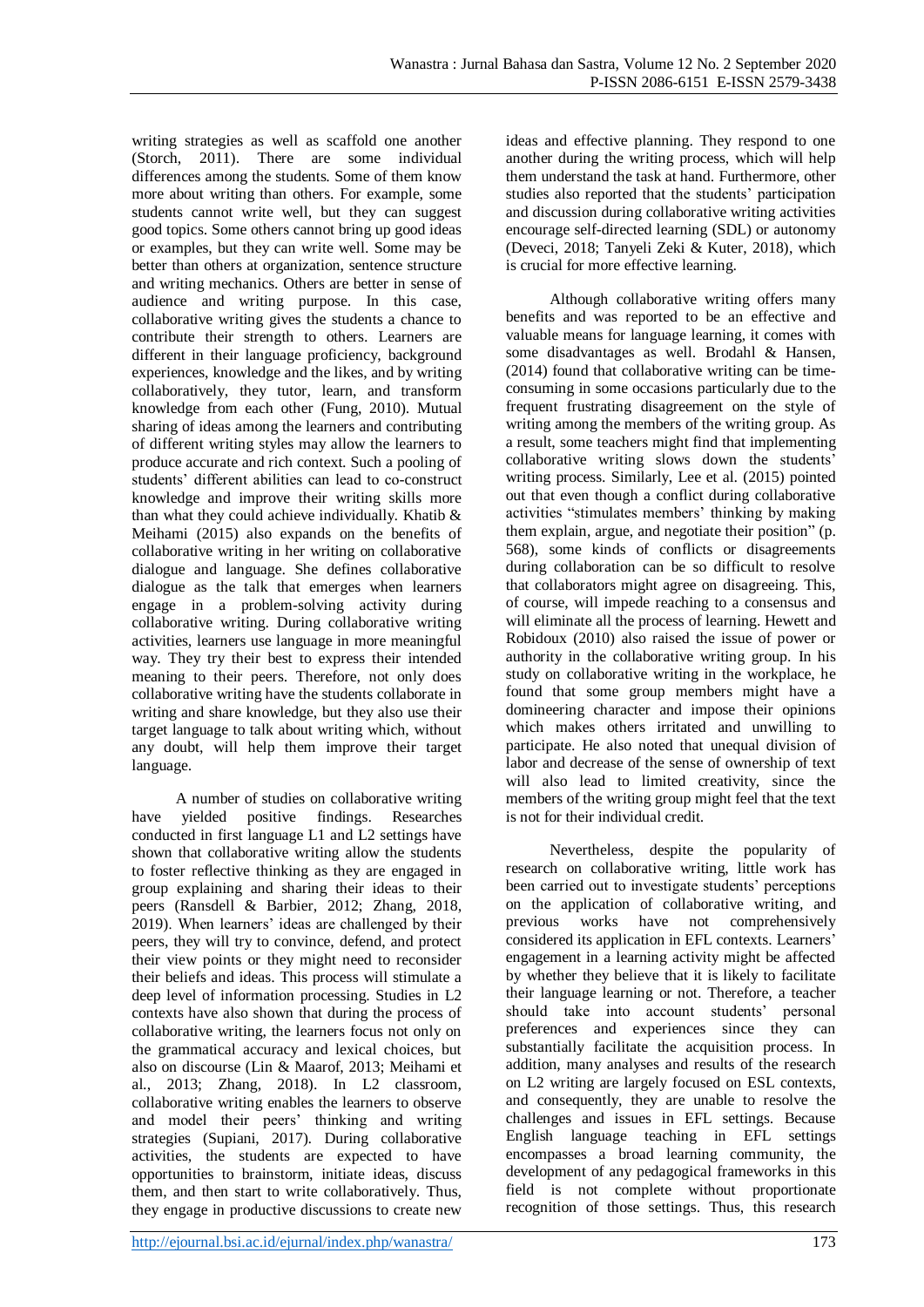attempted to fill the gaps in the study of collaborative writing by focusing on the Acehnese EFL students and their perceptions on the application of collaborative writing in their classroom. The findings of this research might provide teachers with evidence regarding the effectiveness of using collaborative writing approach in teaching writing especially in EFL contexts and enable educators or curriculum designers to make informed pedagogical adjustment by establishing appropriate textbooks for effective collaborative approach in EFL writing.

## **RESEARCH METHODOLOGY**

This qualitative research design used narrative inquiry since the study emphasized on exploring and examining participants learning experience or story sharing (Trahar, 2008). Narrative inquiry was employed as the research instrument to collect students' experiences. The research was conducted at the Department of English Language Education of Ar-Raniry State Islamic Universities, Banda Aceh, Indonesia. The participants were selected by using purposive sampling based on two criteria: their enrollment in three-semester writing courses and their completion of at least two collaborative writing projects or assignments throughout their courses. Among the 67 EFL students who were enrolled in Academic Writing course, all of whom had completed three-semester writing courses, seven (7) students were selected because they met the criteria; they participated continuously for three terms in writing courses with collaborative writing project or assignment. Therefore, these students met the profile as good informants who were rich in information on collaborative learning experience.

The participants completed narrative frames after they had finished their three-semester writing courses, namely Writing I, Writing II and Writing III. Afterwards, semi-structured interview was conducted with the participants in order to reveal their experience, concerns, as well as aspirations identified with their engagement in collaborative writing project or assignment in the past, present, or future. The researcher observed, took notes, recorded, and transcribed the interview verbatim. Then, the data compiled from participants underwent the 'restorying' process, during which definable aspects of the narratives were broken down into themes, reformed and presented in text. Upon this process, two themes became visible: positive perceptions on collaborative writing, and negative perceptions on collaborative writing.

The participants were constantly involved throughout the process of gathering, restorying, and reporting their narratives. The results were also emailed to the participants to be verified in order to make sure the information was accurately presented.

## **FINDINGS AND DISCUSSION**

1. Theme I: Students' Positive Perceptions toward Collaborative Writing

Interviews with the participants following their three-semester writing courses yielded some interesting insights about their feedback to collaborative writing. Six out of the seven participants (85.71%) reported positive experience with collaborative writing. Two participants (28.57%) reported that they produced better essays when they worked in group as compared to working alone because they could exchange information and ideas with more people. These participants also reported their preference for collaborative writing over individual writing because collaborative writing contributed to not only their writing skills but also their other English language skills. Below are the students' narratives categorized under proper themes.

*"If [writing] alone, I stick to one point [of view]. In group, [we] can share [different] points [of view] and ideas. There is a discussion, so we can produce better writing in group" (S1).* 

*"Sometimes, my friends say something when we write together, if I think it's a good idea, I will just write it down. And maybe when I have an idea, but I don't know how to say it, my friend can help me complete my sentence. So, we have more ideas to write and more help. Together we can find better ideas to use. When we write together, we stop sometimes and think about good ideas. Then, we share the ideas. When my friends in group give me ideas and information, I will think about them first before I write them down. If they are good, we write them down" (S2).*

The above comments showed that the participants found their collaborative writing experience positive, reporting that it gave them an opportunity to share and learn different ways of expressing their ideas in writing from each other. They reported that they could produce better essays by pooling ideas together, so they were more satisfied with their work. According to Storch (2013), such pooling of resources allowed learners to observe, share ideas, and allows them to improve their ideas by learning from each other.

Two other participants (28.57%) also reported that they were able to organize their essay more effectively when they wrote collaboratively: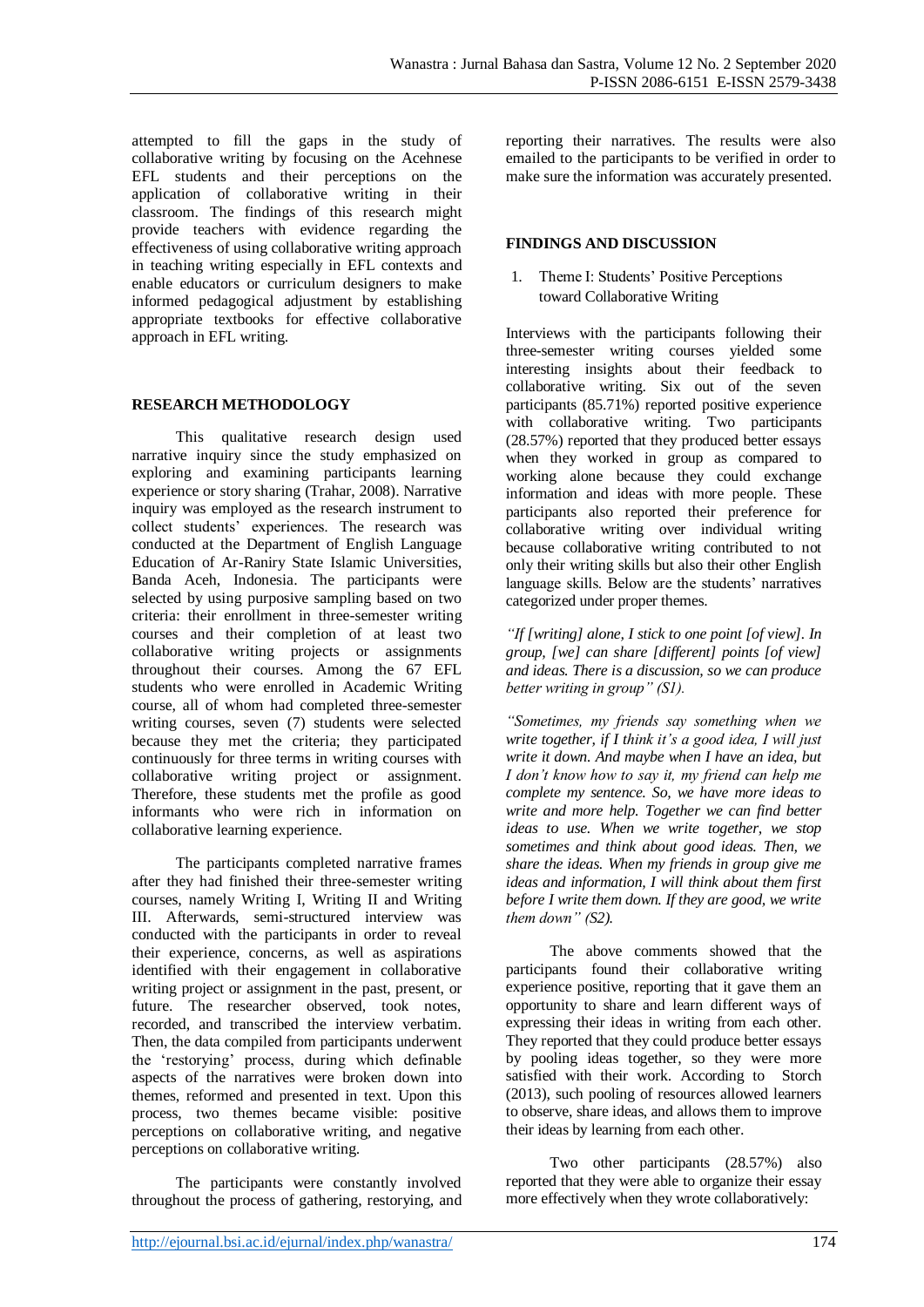*"When I wrote alone, I wasn't thinking of the steps…my ideas were not organized very well. But when I work with my friends, I talk about my ideas with them and sometimes they say, "This one should go first and this one should go at the end." My friends always suggest that we should do it like this or like that" (S4).*

*"My writing is not good. When I write my homework alone, it often confuses me what I need to write in the introduction and what I need to write in the conclusion because they look the same. And when I write with my friends, I think they know and they always say we should write these ideas in the first paragraph and these ideas in the last paragraph" (S5).*

Collaborative writing was seen as positive by the participants because of the influence it had on their essay organization. The students reported that they wrote more effectively in pairs, small groups, and teams as compared to when working alone. Similarly, Shehadeh (2011) in her research on the effectiveness of collaborative work revealed that collaborative writing had a significant effect on L2 learners' essay content and organization.

The other two participants (28.57%) reported similar positive attitudes towards collaborative writing and they found it helpful to learn from each other. Two students reported that they learned new ways of writing as well as new vocabulary words from their peers while writing with their group members:

*"My problem when I write [is that] I don't know how to connect the sentences together. My paragraph is not good enough because my sentences are not well-connected. When we write the essay together, I give my friends sentences, and he connect them together. He always said to me I must connect the sentences together to make them smooth and to make the writing look good" (S6).*

*"I always wrote alone and I thought I knew a lot of vocabulary in English, but when I wrote with my friends, it turned out I didn't know many words. They knew more than me. Every time we write together, they always give me new words I don't know. I like to write with my friends" (S7).*

The participants believed that pooling their ideas and resources with a partner not only helped them produce a better writing product, but also allowed them the opportunity to become more aware of their own English writing abilities. The participants' positive narratives suggest that during collaborative writing, they not only accomplished the goal of finishing the essay, but also learned from and facilitated each other during the process. This finding demonstrates that collaborative pair

work creates learning environments where learners provide contingent scaffolding to each other, This finding is in line with the previous research findings by Such (2019), who found that in mutually scaffolding each other, students showed efforts at achieving on one common task. aligned with Vygotsky's sociocultural theory of learning, cognitive and linguistic development takes place during learners' scaffolding interaction, enabling them to produce new language or ideas that would normally be beyond their competencies (Caruso, 2014).

Three participants (42.85%) also reported receiving at least one help from other group members when they worked together. They narrated as follows:

*"I like writing with my classmates because they helped me. We discuss about anything we want to write. I like the discussion because every time we discuss I learn something that I don't know, and in discussion we bring new ideas and examples to write in our essay" (S1).*

*"I think my friends know more grammar and words in English than me. Sometimes when we were writing, I gave them one word and they said we should use another word because it was better. I think they were right. They always bring good words and we use them in our writing. And I am happy because we always get good scores from the teacher. Also, I learn [new] words from my friends, and I will use them next time I write" (S2).*

*"I think I have two friends in my group who are weak in writing. I always teach them when we write the essay, but they are good in brainstorming. They always suggest good ideas to use in our writing, and I provide the reasons and examples to support their ideas. I think we worked well together. I give them the help they need and they helped me too" (S3).*

The responses indicated that the participants found discussion during collaborative writing helpful. Not only did they learn from each other such basic elements of writing as word choice and expressions, but they learned the micro and macro aspects of writing from each other. In other words, they also compensated each other for what they lacked. Similarly, the other participants (57.14%) narrated:

*"I learned from my friends how to build sentences when we wrote together. I watched how my friends write sentences and support them with examples. They taught me that I had to write examples or reasons for ideas and support ideas with examples. We did that together in group and I didn't know how to write like that before" (S4).*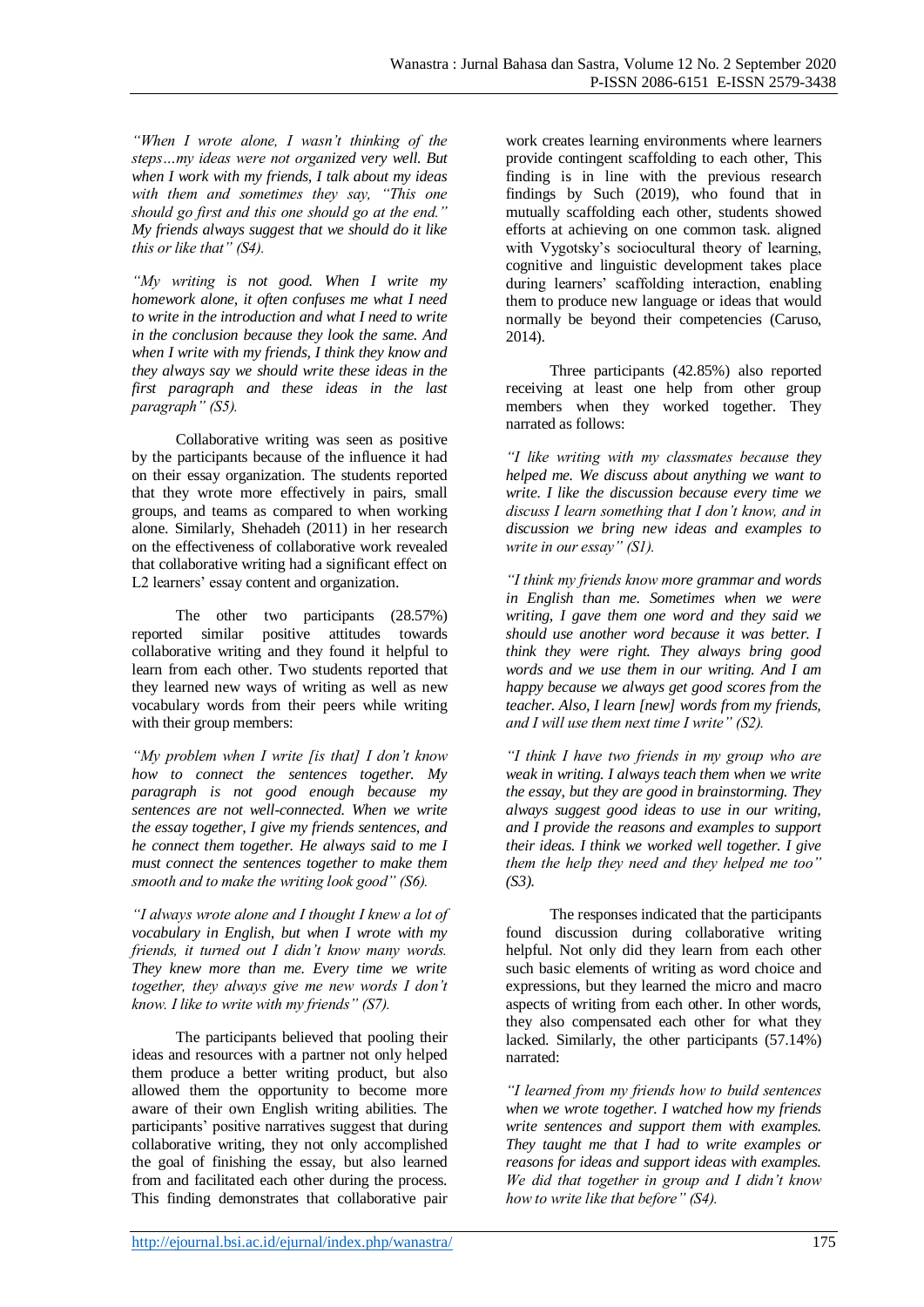*"I learned new ways in writing every essay. My friends told me how to write thesis statement in the first paragraph, how to make conclusion or summarize an essay, and also how many ideas I should write in an essay" (S5).*

*"I learn from my friends in my group I must use different and not repeat same words again and again. I see how my friends change words, use different words that have same meaning, different ideas, different examples, and supporting ideas" (S6).*

*"My friends in my group gave me good ideas, and they asked me how write these ideas in sentences. I teach them how to organize the essay and how to write their ideas in good sentences. I tell them each paragraph should have one idea and supporting sentences. Like examples and facts. I think we are good team and we write good essay with good ideas" (S7).*

The participants responded that they were exposed to many new ideas through the group discussion. It is obvious that the members learned different styles of writing from one another. They also learned how to construct sentences, generate, support, and organize their ideas. The participants benefited from the writing strengths of their writing partners as they served as a source of knowledge for one another. Hence, the collaboration triggered cognitive and critical thinking. New ideas either helped the members to learn different perspectives of thinking or triggered their cognitive processes to evaluate the appropriateness of the ideas. This experience resulted in learning and knowledgebuilding in idea generation, which they later applied in their individual writing. As a result, writing produced by collaborative writing is superior in terms of grammatical accuracy and linguistic complexity (Villarreal & Gil-Sarratea, 2019). In fact, according to de Oliveira & Smith (2019), when learners were assisted by a more capable partners, they were able to produce more target language. In other words, when L2 learners interact in pairs or groups with more competent peers, they were able to use target language beyond their individual competences (Davey Chesters, 2012).

Furthermore, two participants (28.57%) commented on the role collaborative writing played in reducing their apprehension:

*"Writing with my friends helps me and makes me feel less worried because I always feel worried when I have homework and have to do it alone at home. Every time I write I'm worried that it is incorrect. But when I work with my friends, I feel better because I am not alone. I ask my friends [for help] and I meet them and we all write in one* 

*paper. I'm not afraid, and I want to write more with my friends" (S4).*

*"I always change my mind and my opinion when I write, so I waste much time. That's why I don't like it when I have a writing homework. But I like working with my friends. When I change my mind, they say, 'No, it is good,' and we write it down and we write more sentences" (S4).*

Based on their responses, both students perceived that collaborative writing activities helped them reduce their writing apprehension. They felt at ease and more comfortable with writing in group because it makes them less hesitant about their own writing. Collaborative writing gave confidence, especially to those lower-level studentwriters who still lack self-confidence. In this regard, Aminloo (2013) stated that collaborative work gave even the most reserved or reluctant student enough security to participate more frequently. Similarly, this finding also echoed the results of past research by Shehadeh (2011) and Lin and Maarof (2013) who proposed that collaboration boosted learners' self-confidence.

2. Theme II: Students' Negative Perceptions toward Collaborative Writing

Despite the strong reasons for implementing collaborative writing task in L2 writing classroom, collaborative writing does not always succeed. Three participants (42.85%) also identified their negative perception and experiences in writing collaboratively at individual and group levels. One of them reported their partners' resistance to invest their time and effort that a group project required:

*"My friends didn't give me ideas to write about. They didn't help me a lot, maybe because they thought I was better than them in writing. When I asked them questions about the topic we were writing, they said they didn't know. This is why I prefer to work with partners of my own choice" (S5).*

In collaborative writing, there is a tendency for a group member to stay in the background and contributing almost nothing to the group, but frequently still taking credit for the outcome. This unwillingness to commit themselves to full participation might upset the rest of the group affected the collaboration. Surely, there are a number of reasons causing a member in a group to assume passive role in the group (he or she might be shy or reserved and feel awkward working with others, or he or she may feel not as skilled as the rest of the group – as narrated above), but such behavior such as passivity, irresponsibility, and unreliability can have an adverse effect on learning.

Often, when a collaborative writing task is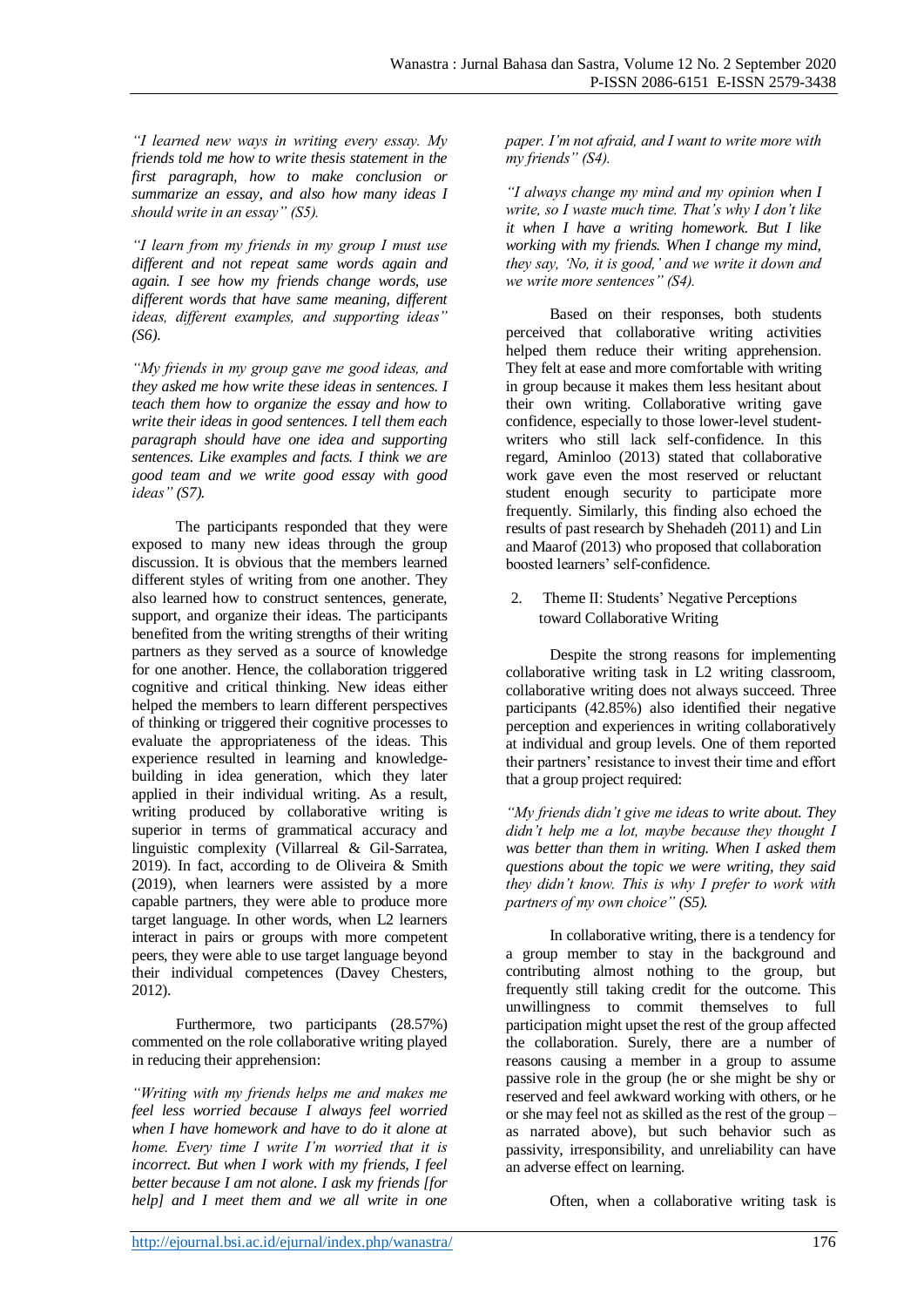given in class, a few learners will see this as free time from their teacher. These "free-riders", as Storch (2013, p.161) called them, show little to no effort or commitment to the group. According to Arnold et al. (2012), this so-called social loafing will undoubtedly occur in collaborative classroom. Some learners use this opportunity to talk about unessential subjects and not concentrate on the current work. Quite possibly, too many free-riders might drive productive learners to cut down their endeavors and commitments (Joyce, 1999).

Working with unfamiliar partners, one participant narrated:

*"Sometimes, in our group we have some problems because we don't know each other well. It's our first time to be in a group together. We don't want to offend each other, so I always agree with what they say. However, if I work with my close friends, I will discuss with them" (S6).*

The participant reported her unwillingness to voice out her opinion for fear of offending others. She would remain silent even if they agreed with other members' ideas since she did not want to get into arguments and hurt their feelings. She also believed that if she had worked with close friends, she would have expressed her opposing views openly. This case is quite prevalent among Asian ESL/EFL learners, who view writing as an individual assignment and, owing to their collectivist culture, would rather accept the dominant members' ideas than criticizing them for fear of upsetting the group and being offensive (Le et al., 2018). This issue, however, can be solved by equally sharing the tasks among group members.

The other participant reported time constraint as a problem during her collaborative experience:

*"My writing in group with my friends went well, but I think the teacher did not give us enough time to finish the essay. It was very difficult to do many things in short time. We needed more time to think about ideas and proofread" (Student 7).*

The participant believed the allocated time was not sufficient to go through the writing process, to have enough discussion, and to complete the task. They would like to have more time for their collaborative writing. This result is supported by (Felipeto, 2019), who found that collaborative writers required more time to complete their writing task than individual writers, even though the former's products are linguistically better. In order to cope with this problem, Ajideh et al. (2016) proposed that teachers provide ample, but not too much, time for learners to complete their tasks since most of them are not familiar with collaborative writing requirements.

#### **CONCLUSION**

This study showed that the Acehnese EFL learners were relatively satisfied with their collaborative writing, reporting such benefits such as pooling of resources, better essay content and organization, mutual scaffolding, improved grammatical accuracy and linguistic complexity, reduced apprehension, and higher self-confidence. However, some arguments that collaborative writing may not always be feasible were also proposed by the learners, including overreliance on others, social loafing, and time-management problems. From an educational perspective, the results of this study give complementary supplementary empirical evidence of the benefits of collaborative writing in EFL writing class.

This study had some limitations, one of which was related to its relatively small sample size. Future studies could increase this sample size by including more EFL learners in order to not only raise the generalizability of the results, but also decrease any potential of researcher bias. Future research could also investigate teachers' collaborative writing perception and experiences so as to increase our understanding of their dissatisfaction in such teaching situations.

## **REFERENCES**

- Ajideh, P., Leitner, G., & Yasin Yazdi-Amirkhiz, S. (2016). The Influence of Collaboration on Individual Writing Quality: The Case of Iranian vs. Malaysian College Students\*. *Journal of English Language Teaching and Learning*, *17*(17), 1–24. https://elt.tabrizu.ac.ir/article\_4958.html
- Aminloo, M. S. (2013). The Effect of Collaborative Writing on EFL Learners Writing Ability at Elementary Level. *Journal of Language Teaching and Research*, *4*(4). https://doi.org/10.4304/jltr.4.4.801-806
- Arnold, N., Ducate, L., & Kost, C. (2012). Collaboration or cooperation? Analyzing group dynamics and revision processes in wikis. *CALICO Journal*, *29*(3), 431–448. https://doi.org/10.11139/cj.29.3.431-448
- Biria, R., & Jafari, S. (2013). The Impact of Collaborative Writing on the Writing Fluency of Iranian EFL Learners. *Journal of Language Teaching and Research*, *4*(1). https://doi.org/10.4304/jltr.4.1.164-175
- Brodahl, C., & Hansen, N. K. (2014). Education students' use of collaborative writing tools in collectively reflective essay papers. *Journal of*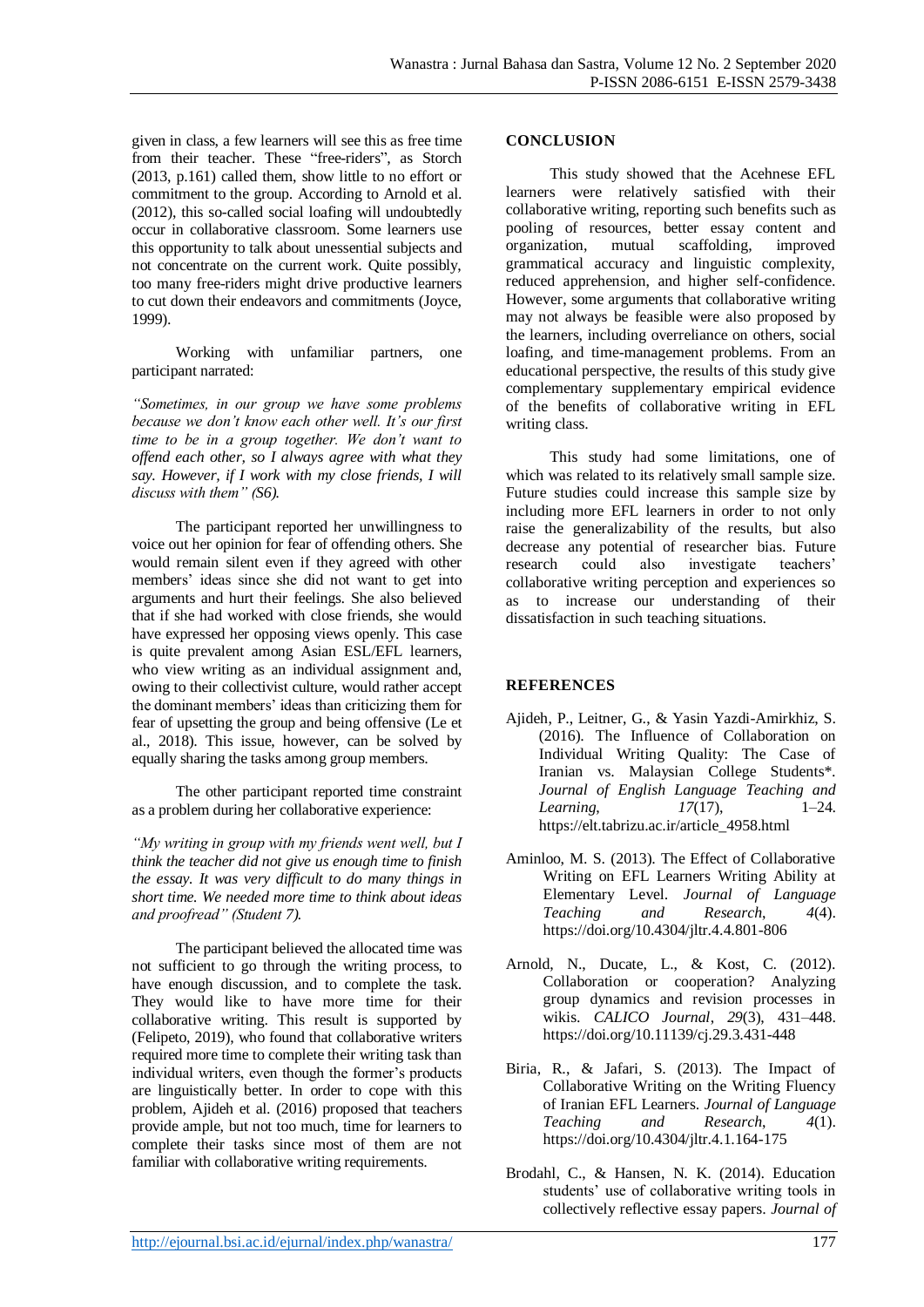*Information Technology Education:Research*, *13*(1), 91–120. https://doi.org/10.28945/1960

- Brown, D. H., & Kolin, P. C. (2017). Successful Writing at Work. In *The South Central Bulletin* (Vol. 42, Issue 3). https://doi.org/10.2307/3187973
- Caruso, G. (2014). The Impact of Wiki-based Collaborative Writing on English L2 Learners' Individual Writing Development. *ProQuest Dissertations and Theses*, 188. https://doi.org/10.13140/2.1.1618.4647
- Dar, M. F., & Khan, I. (2020). Writing Anxiety Among Public And Private Sectors Pakistani Undergraduate University Students. *Pakistan Journal of Gender Studies*, *10*(1). https://doi.org/10.46568/pjgs.v10i1.232
- Davey Chesters, S. (2012). The Socratic classroom: Reflective thinking through collaborative inquiry. In *The Socratic Classroom: Reflective Thinking Through Collaborative Inquiry*. Sense Publishers. https://doi.org/10.1007/978- 94-6091-855-1
- de Oliveira, L. C., & Smith, B. E. (2019). *Expanding Literacy Practices Across Multiple Modes and Languages for Multilingual Students*. Information Age Publishing, Inc.
- Deveci, T. (2018). Student perceptions on collaborative writing in a project-based course. *Universal Journal of Educational Research*, *6*(4), 721–732. https://doi.org/10.13189/ujer.2018.060415
- Felipeto, S. C. S. (2019). COLLABORATIVE AND INDIVIDUAL WRITING IN A CLASSROOM: AN ANALYSIS OF TEXTS WRITTEN BY ELEMENTARY SCHOOL STUDENTS. *Alfa: Revista de LingüíStica, 63(1), 141-161.* https://go.gale.com/ps/i.do?p=AONE&sw=w &issn=00025216&v=2.1&it=r&id=GALE%7 CA592138556&sid=googleScholar&linkacces s=fulltext
- Fung, Y. M. (2010). Collaborative writing features. *RELC Journal*, *41*(1), 18–30. https://doi.org/10.1177/0033688210362610
- Ghufron, M. A., & Ermawati, S. (2018). The strengths and weaknesses of cooperative learning and problem-based learning in EFL writing class: Teachers and students' perspectives. *International Journal of Instruction*, *11*(4), 657–672. https://doi.org/10.12973/iji.2018.11441a

Haider, G. (2012). An Insight Into Difficulties Faced

http://ejournal.bsi.ac.id/ejurnal/index.php/wanastra/ 178

By Pakistani Student Writers: Implications for Teaching of Writing. *Journal of Educational and Social Research*, *2*(3), 17–28. https://doi.org/10.5901/jesr.2012.v2n3p17

- Hewett, B. L., & Robidoux, C. (2010). Virtual collaborative writing in the workplace: Computer-mediated technologies and processes. In *Virtual Collaborative Writing in the Workplace: Computer-Mediated Communication Technologies and Processes*. IGI Global. https://doi.org/10.4018/978-1-60566-994-6
- Ibrahim, N., Shak, M. S. Y., Mohd, T., Ismail, N. A., Perumal, P. D. a/p, Zaidi, A., & Yasin, S. M. A. (2015). The Importance of Implementing Collaborative Learning in the English as a Second Language (ESL) Classroom in Malaysia. *Procedia Economics and Finance*, *31*, 346–353. https://doi.org/10.1016/s2212- 5671(15)01208-3
- Javadi-Safa, A. (2018). A Brief Overview of Key Issues in Second Language Writing Teaching and Research. *International Journal of Education and Literacy Studies*, *6*(2), 12. https://doi.org/10.7575/aiac.ijels.v.6n.2p.15
- Joyce, W. B. (1999). On the Free-Rider Problem in Cooperative Learning. *Journal of Education for Business*, *74*(5), 271–274. https://doi.org/10.1080/08832329909601696
- Khatib, M., & Meihami, H. (2015). Languaging and Writing Skill: The Effect of Collaborative Writing on EFL Students' Writing Performance. *Australian International Academic Centre*, *6*(1), 2203–4714. https://doi.org/10.7575/aiac.alls.v.6n.1p.203
- Le, H., Janssen, J., & Wubbels, T. (2018). Collaborative learning practices: teacher and student perceived obstacles to effective student<br>collaboration. Cambridge Journal of collaboration. *Cambridge Journal of Education*, *48*(1), 103–122. https://doi.org/10.1080/0305764X.2016.12593 89
- Lee, D., Huh, Y., & Reigeluth, C. M. (2015). Collaboration, intragroup conflict, and social skills in project-based learning. *Instructional Science*, *43*(5), 561–590. https://doi.org/10.1007/s11251-015-9348-7
- Li, S., & Swanson, P. B. (2014). Engaging language learners through technology integration: Theory, applications, and outcomes. *Engaging Language Learners through Technology Integration: Theory, Applications, and Outcomes*, 1–368. https://doi.org/10.4018/978-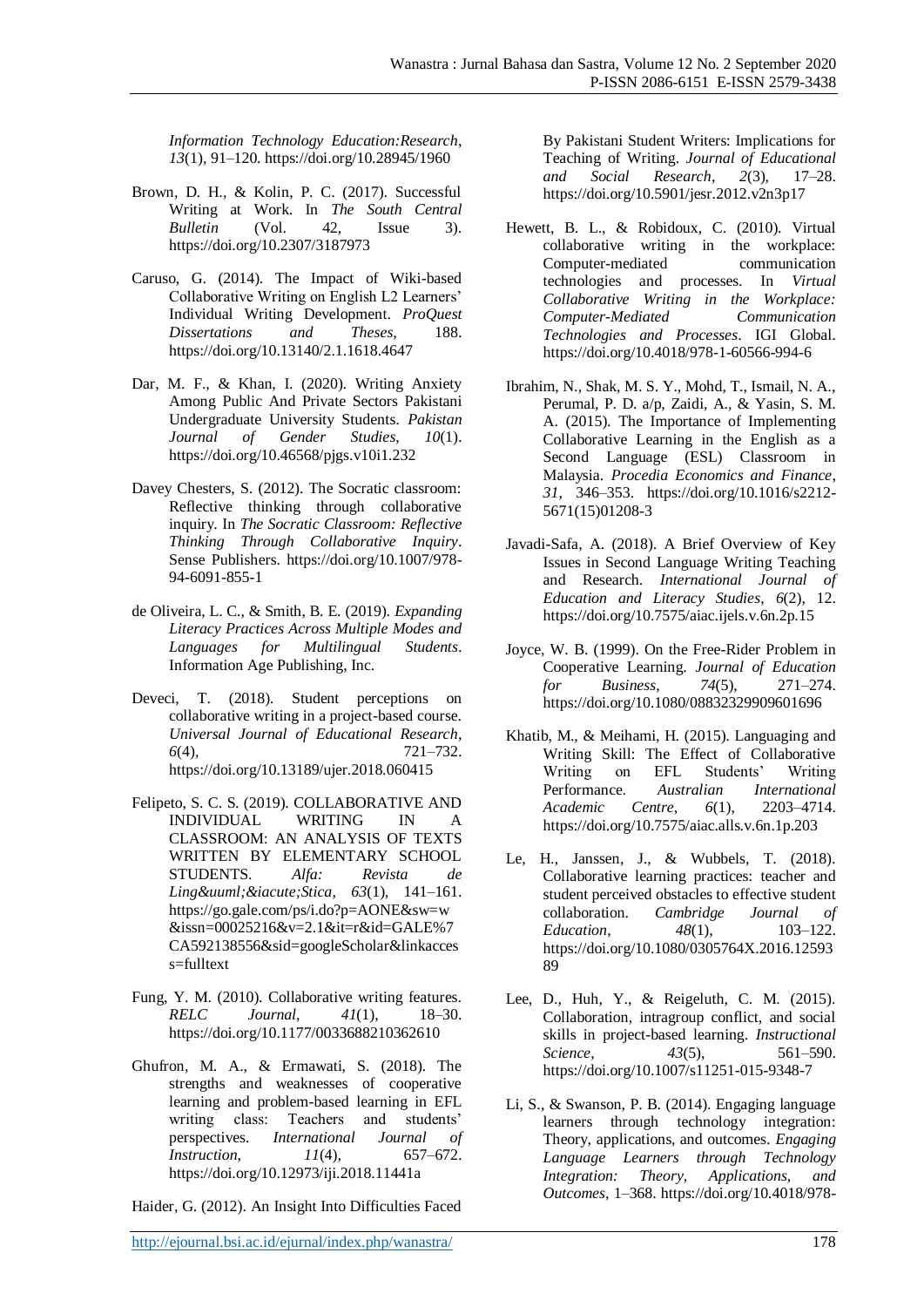1-4666-6174-5

- Lin, O. P., & Maarof, N. (2013). Collaborative Writing in Summary Writing: Student Perceptions and Problems. *Procedia - Social and Behavioral Sciences*, *90*, 599–606. https://doi.org/10.1016/j.sbspro.2013.07.131
- Meihami, H., Meihami, B., & Varmaghani, Z. (2013). The Effect of Collaborative Writing on EFL Students' Grammatical Accuracy. *International Letters of Social and Humanistic Sciences*, *11*, 47–56. https://doi.org/10.18052/www.scipress.com/ils hs.11.47
- Nykopp, M., Marttunen, M., & Erkens, G. (2019). Coordinating collaborative writing in an online environment. *Journal of Computing in Higher Education*, *31(3)*, https://doi.org/10.1007/s12528-018-9203-3
- Osman, G., Duffy, T. M., Chang, J. yu, & Lee, J. (2011). Learning through collaboration: Student perspectives. *Asia Pacific Education Review*, *12*(4), 547–558. https://doi.org/10.1007/s12564-011-9156-y
- Ransdell, S., & Barbier, M.-L. (2012). *New Directions For Research In L2 Writing*. Kluwer Academic Publishers. https://doi.org/10.1007/978-94-010-0363-6\_1
- Shehadeh, A. (2011). Effects and student perceptions of collaborative writing in L2. *Journal of Second Language Writing*, *20*(4), 286–305. https://doi.org/10.1016/j.jslw.2011.05.010
- Sousa, L. P. de Q., Tiraboschi, F. F., Lago, N. A. do, & Figueiredo, F. J. Q. de. (2019). COLLABORATIVE ENGLISH LANGUAGE LEARNING: SOME REFLECTIONS FROM INTERACTIONS BETWEEN PAIRS. *Trabalhos Em Linguística Aplicada*, *58*(1), 259–286. https://doi.org/10.1590/010318138653439430 941
- Storch, N. (2011). Collaborative writing in L2 contexts: Processes, outcomes, and future directions. *Annual Review of Applied Linguistics*, *31*, 275–288. https://doi.org/10.1017/S0267190511000079
- Storch, N. (2013). *Collaborative Writing in L2 classrooms*. Channel View Publications.
- Such, B. (2019). Scaffolding English language learners for online collaborative writing activities. *Interactive Learning Environments*. https://doi.org/10.1080/10494820.2019.15792

33

- Supiani, S. (2017). TEACHING WRITING SKILL THROUGH COLLABORATIVE WRITING TECHNIQUE: FROM THEORY TO PRACTICE. *JEELS (Journal of English Education and Linguistics Studies)*, *4*(1), 37– 52. https://doi.org/10.30762/jeels.v4i1.330
- Tanyeli Zeki, N., & Kuter, S. (2018). Impact of collaborative and reflective writing activities on students' autonomy in writing. *Quality and Quantity*, *52*(1), 343–360. https://doi.org/10.1007/s11135-017-0615-3
- Taylor, L., & Wigglesworth, G. (2009). Are two heads better than one? Pair work in L2 assessment contexts. *Language Testing*, *26*(3), 325–339. https://doi.org/10.1177/0265532209104665
- Trahar, S. (2008). Using narrative inquiry as a research method: an introduction to using critical event narrative analysis in research on learning and teaching, by Leonard Webster, and Patricie Mertova. *Compare: A Journal of Comparative and International Education*, *38*(3), 367–368. https://doi.org/10.1080/03057920802112933
- Villarreal, I., & Gil-Sarratea, N. (2019). The effect of collaborative writing in an EFL secondary setting. *Language Teaching Research*. https://doi.org/10.1177/1362168819829017
- Wismath, S. L., & Orr, D. (2015). Collaborative Learning in Problem Solving: A Case Study in Metacognitive Learning. *The Canadian Journal for the Scholarship of Teaching and Learning*, *6*(3). https://doi.org/10.5206/cjsotlrcacea.2015.3.10
- Yavuz, O., & Arslan, A. (2018). Cooperative learning in acquisition of the english language skills. *European Journal of Educational Research*, *7*(3), 591–600. https://doi.org/10.12973/eu-jer.7.3.591
- Young, N. D., Noonan, B. T., & Bonanno-Sotiropoulos, K. (2018). *Wrestling with Writing: Instructional Strategies for Struggling Students*. Rowman & Littlefield.
- Zhang, M. (2018). Collaborative writing in the EFL classroom: The effects of L1 and L2 use. *System*, *76*, 1–12. https://doi.org/10.1016/j.system.2018.04.009
- Zhang, M. (2019). Understanding L1 and L2 interaction in collaborative writing: A lexicogrammatical analysis. *Language Teaching Research*.